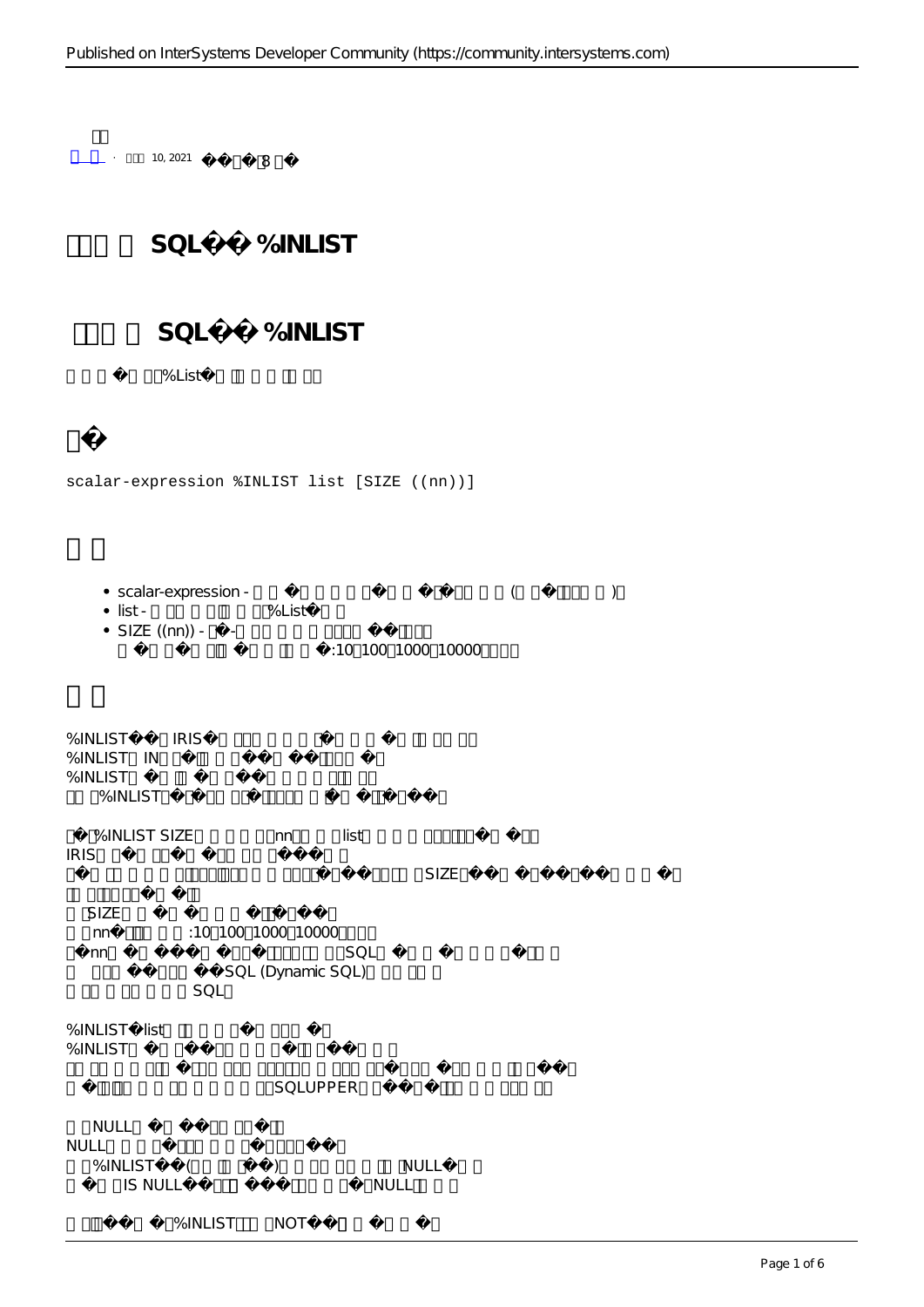%INLIST NOT %INLIST NULL IS NULL %List %INLIST SQLCODE -400 SqlListType DELIMITED, %list  $\mathbb{R}$ IN  $\blacksquare$ **%SelectMode** %INLIST %SelectMode %SelectMode ODBC Display %EXTERNAL %ODBCOUT Display ODBC Dynamic SQL %INLIST 1978 300 M/M = 1978 3electMode=1  $(ODE)$  $$HOROLOG$ ClassMethod List() {  $s$  bday =  $$1b(50039)$  for i = 50039 : 1 : 50403 { s bday =  $bday$   $\_$   $$1b(i)$  } s q1 = "SELECT Name,DOB FROM Sample.Person " s q2 = "WHERE DOB %INLIST ?" s myquery = q1\_q2 s tStatement = ##class(%SQL.Statement).%New() s tStatement.%SelectMode = 1 s qStatus = tStatement.%Prepare(myquery) if qStatus'=1 { w "%Prepare failed:" d \$System.Status.DisplayError(qStatus) q } s rset = tStatement.%Execute(bday) d rset.%Display() } DHC-APP> d ##class(PHA.TEST.SQLCommand).List() Name DOB ?? 1978-01-28 Chadwick,Zelda S.Chadwick,Zelda S.Chadwick,Zelda S.Chadwick,Zelda S.Chadwick,Zelda S. 1978-01-28 Isaacs,Chad N. 1978-09-13 Ximines,Kim S. 1978-04-07 4 Rows(s) Affected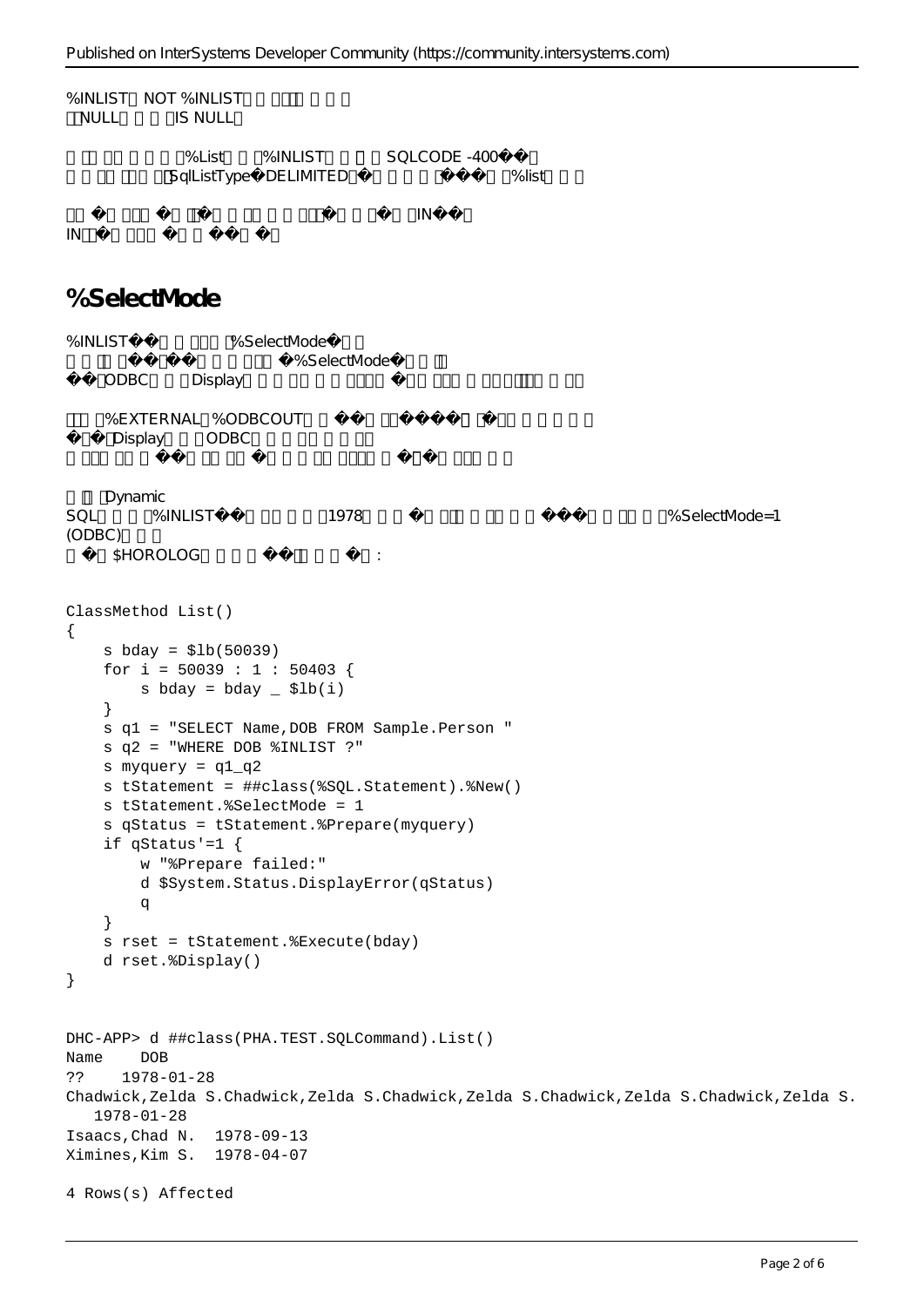| sol  | %ODBCOUT  | DOB |
|------|-----------|-----|
| ODBC | % IN LIST |     |
|      | DO B      |     |

```
ClassMethod List1()
{
     s births = $LISTBUILD("1978-01-15", "1978-08-22", "1990-04-25")
     s q1 = "SELECT Name,DOB FROM Sample.Person "
     s q2 = "WHERE %ODBCOUT(DOB) %INLIST ?"
    s myquery = q1 q2 s tStatement = ##class(%SQL.Statement).%New()
     s tStatement.%SelectMode = 1
     s qStatus = tStatement.%Prepare(myquery)
     if qStatus'=1 {
         w "%Prepare failed:" 
         d $System.Status.DisplayError(qStatus) 
q
     }
     s rset = tStatement.%Execute(births)
     d rset.%Display()
}
```

```
DHC-APP>d ##class(PHA.TEST.SQLCommand).List1()
Name DOB
yaoxin 1990-04-25
```

```
1 Rows(s) Affected
```
## **%INLIST and IN**

 $SQL$  :

%INLIST IN

```
ClassMethod List2()
{
    s states = $lb('VT", "NH", "ME") s myquery = "SELECT Name,Home_State FROM Sample.Person WHERE Home_State %INLIST ?
"
     s tStatement = ##class(%SQL.Statement).%New()
     s qStatus = tStatement.%Prepare(myquery)
     if qStatus'=1 {
         w "%Prepare failed:" 
         d $System.Status.DisplayError(qStatus) 
         q
     }
     s rset = tStatement.%Execute(states)
     d rset.%Display()
}
DHC-APP>d ##class(PHA.TEST.SQLCommand).List2()
Name Home State
```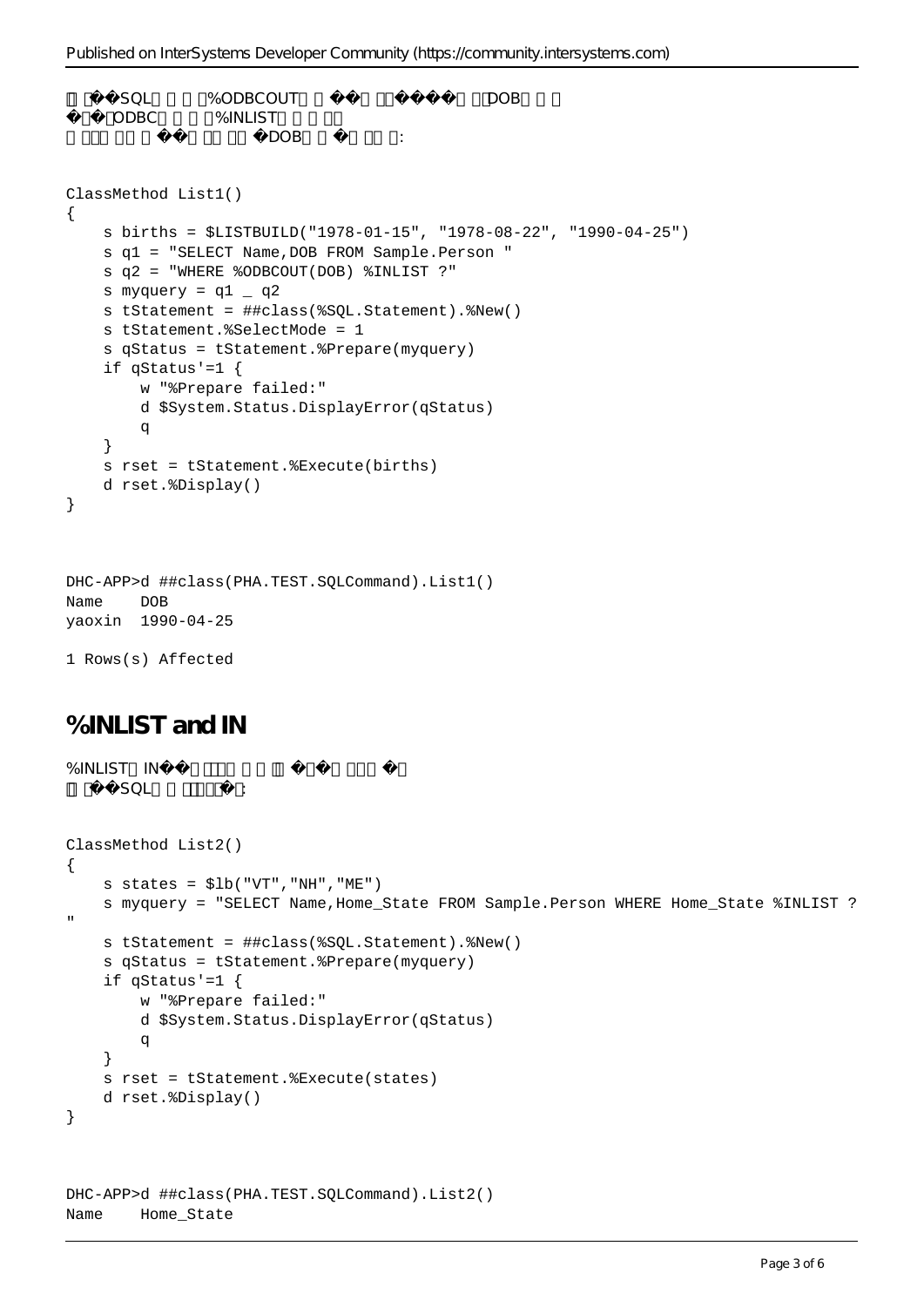```
Lepon,Jeff Z. NH
Ingleman, Terry A. NH
Jung,Keith W. NH
Xiang,Kirsten U. ME
Jackson,Ralph V. VT
Tesla,Geoffrey O. NH
Tweed,Al O. NH
Fives,Kristen F. NH
Ingrahm,Susan N. ME
Lepon,Janice T. ME
Wilson,Andrew O. ME
Olsen,Ashley G. NH
12 Rows(s) Affected
ClassMethod List3()
{
   s s1 = "VT" s s2="NH"
    s s3="ME"
    s myquery = "SELECT Name,Home_State FROM Sample.Person WHERE Home_State IN(?,?,?)
"
    s tStatement = ##class(%SQL.Statement).%New()
    s qStatus = tStatement.%Prepare(myquery)
    if qStatus'=1 {
        w "%Prepare failed:" 
        d $System.Status.DisplayError(qStatus) 
        q
     }
    s rset = tStatement.%Execute(s1,s2,s3)
    d rset.%Display()
}
        SQL %INLIST
必须将IN谓词值作为单独的主机变量提供。
IN%INLIST
       Home State
ClassMethod List4()
{
    s states=$LISTBUILD("VT","NH","ME")
   s myquery="SELECT Name, Home State FROM Sample. Person "
              "WHERE Home_State %INLIST ?"
    s tStatement = ##class(%SQL.Statement).%New()
    s qStatus = tStatement.%Prepare(myquery)
   if qStatus'=1 \{ w "%Prepare failed:" 
        d $System.Status.DisplayError(qStatus) 
q
     }
```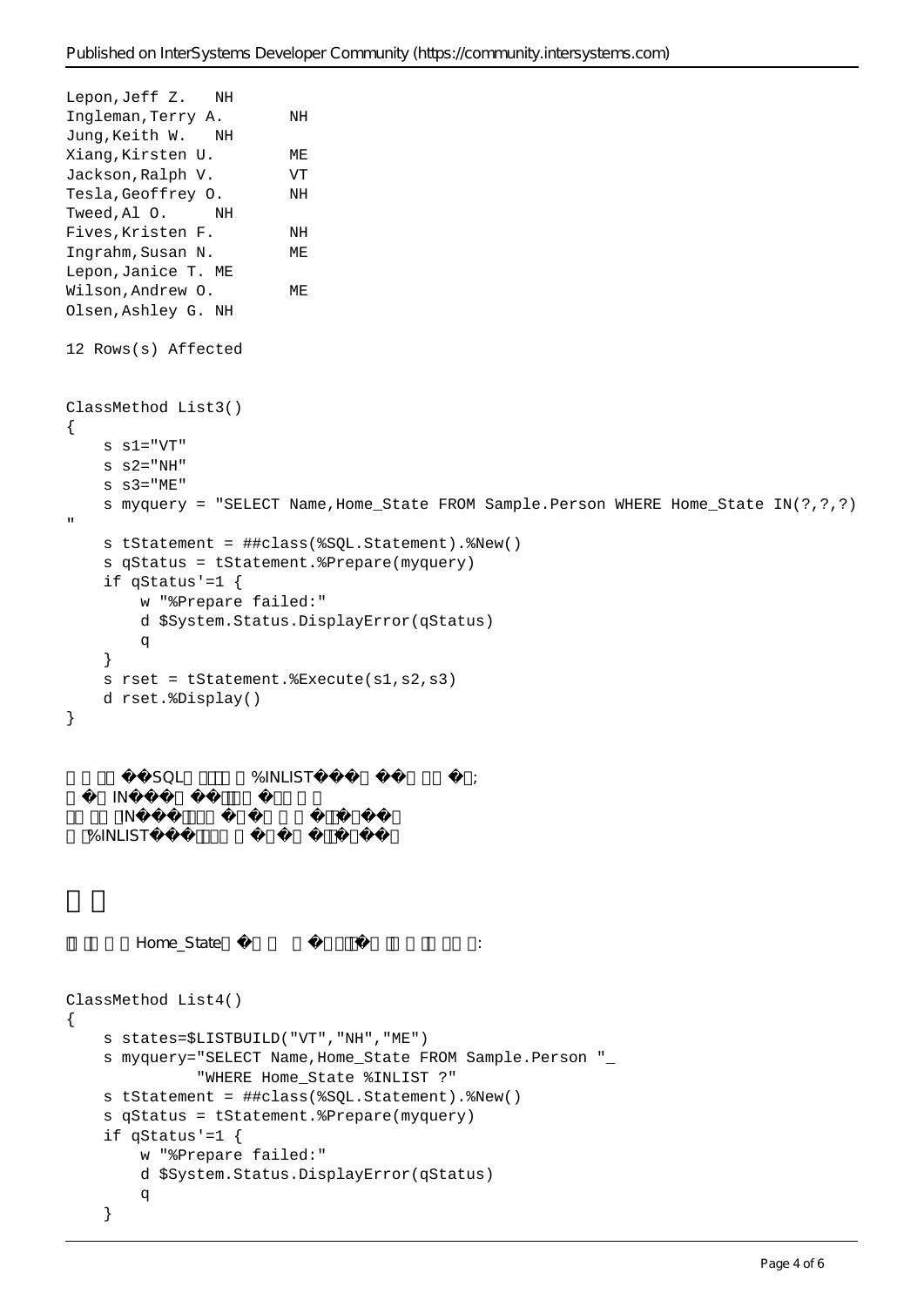```
 s rset = tStatement.%Execute(states)
     d rset.%Display()
}
Home State SQLUPPER
\mathbb{Z}^nnH", \mathbb{Z}^n \mathbb{Z}^nNH Home_State NH Home_State :
ClassMethod List5()
{
     s states=$LISTBUILD("VT","nH","ME")
     s myquery="SELECT Name,Home_State FROM Sample.Person "_
               "WHERE Home_State %INLIST ?"
     s tStatement = ##class(%SQL.Statement).%New()
     s qStatus = tStatement.%Prepare(myquery)
     if qStatus'=1 {
         w "%Prepare failed:" 
         d $System.Status.DisplayError(qStatus) 
q
     }
     s rset = tStatement.%Execute(states)
     d rset.%Display()
}
ClassMethod List6()
{
     s states=$LISTBUILD("VT","nH","ME")
     s myquery="SELECT Name,Home_State FROM Sample.Person "_
               "WHERE %EXACT(Home_State) %INLIST ?"
     s tStatement = ##class(%SQL.Statement).%New()
     s qStatus = tStatement.%Prepare(myquery)
     if qStatus'=1 {
         w "%Prepare failed:" 
         d $System.Status.DisplayError(qStatus) 
q
     }
     s rset = tStatement.%Execute(states)
     d rset.%Display()
}
             SIZE 10
            SIZF 10 10SIZE
ClassMethod List7()
{
     s states=$LISTBUILD("VT","NH","ME")
     s myquery="SELECT Name,Home_State FROM Sample.Person "_
               "WHERE Home_State %INLIST ? SIZE ((10))"
     s tStatement = ##class(%SQL.Statement).%New()
     s qStatus = tStatement.%Prepare(myquery)
     if qStatus'=1 {
```